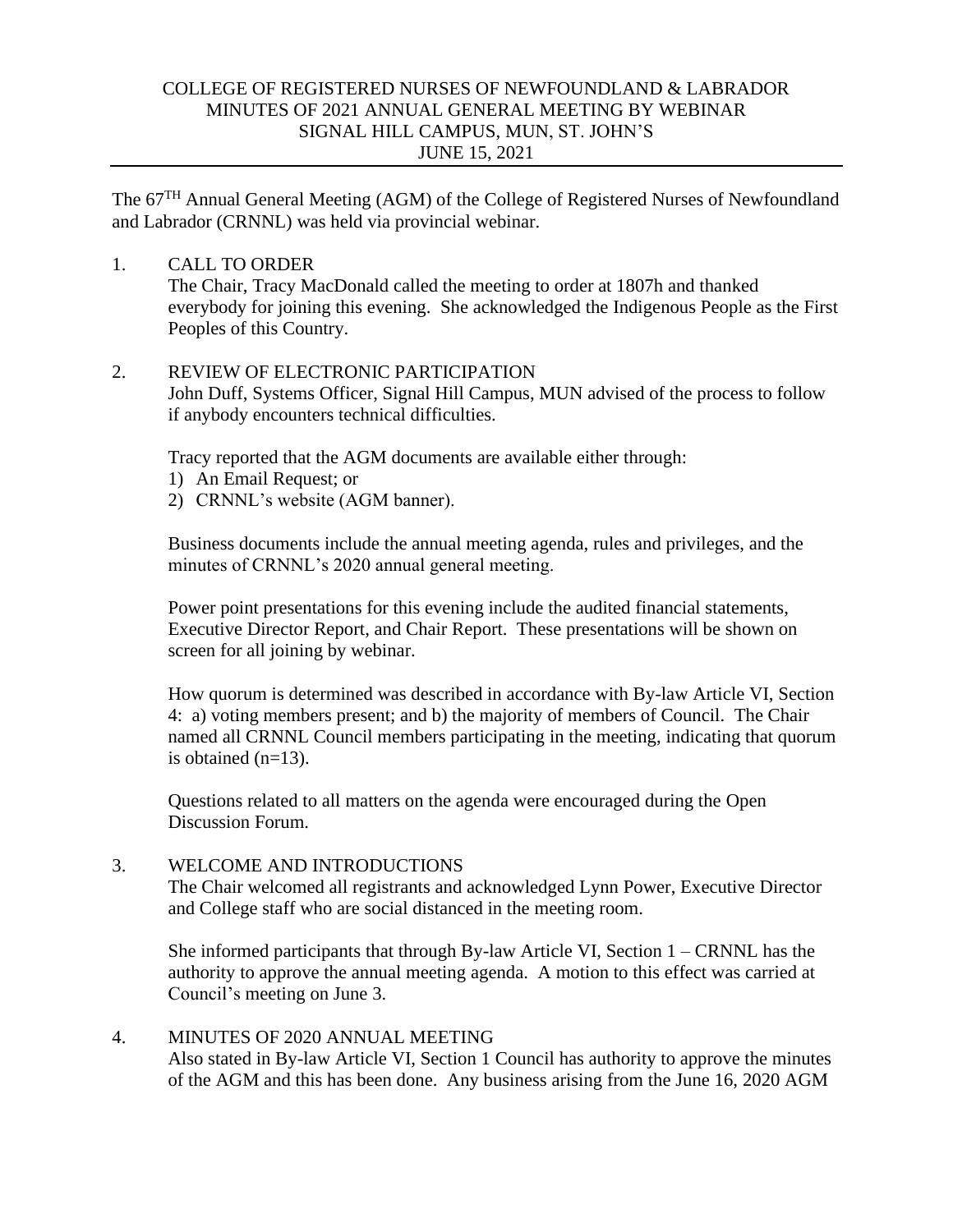is addressed in this year's annual report. Questions may be asked during the Open Discussion Forum.

5. REPORT OF COMMITTEE ON NOMINATIONS AND ELECTION RESULTS Elaine Warren, Chair of the Committee on Nominations, presented the Committee's report. She announced the successful candidates and welcomed new Council members to their positions for the upcoming year.

The Committee Chair thanked the Committee on Nominations: Sarah Messervey, Elizabeth Sooley, Renee Luedee-Warren, Krista Lynn Howell, and Christine Fitzgerald (staff resource) for their important work over the year.

#### **Results:**

Successful and unsuccessful candidates were notified by the Committee Chair of the results in early April. All were thanked for putting their names forward for election.

Successful candidates: Tracy MacDonald, Central Megan Hudson, Labrador-Grenfell Neil Colbourne, Administration Melissa Colbourne, Education-Research

She wished them well in their terms on Council.

John Duff explained how voting will work prior to the motion and will present results of the vote on screen.

Tracy read the motion and allowed time for comments. There were no comments on the motion.

MOTION 1:

Moved by Kimberley Legge Seconded Glyn George

**THAT the Report of Committee on Nominations be accepted and that the electronic ballots from the 2021-22 Election Results be deleted one week post the annual meeting noting generic demographic data will be retained for trending analysis.**

#### CARRIED

6. PRESENTATION OF AUDITED FINANCIAL STATEMENTS

Lana Littlejohn, Director of Corporate Services presented the statements with Laurie Pittman, auditor from KPMG participating by webinar to answer any questions. The Director presented on the full set of statements approved by Council at their meeting on June 3, 2021. A summarized form was also included in the annual report. She defined financial statements and provided a breakdown of the contents of the statements: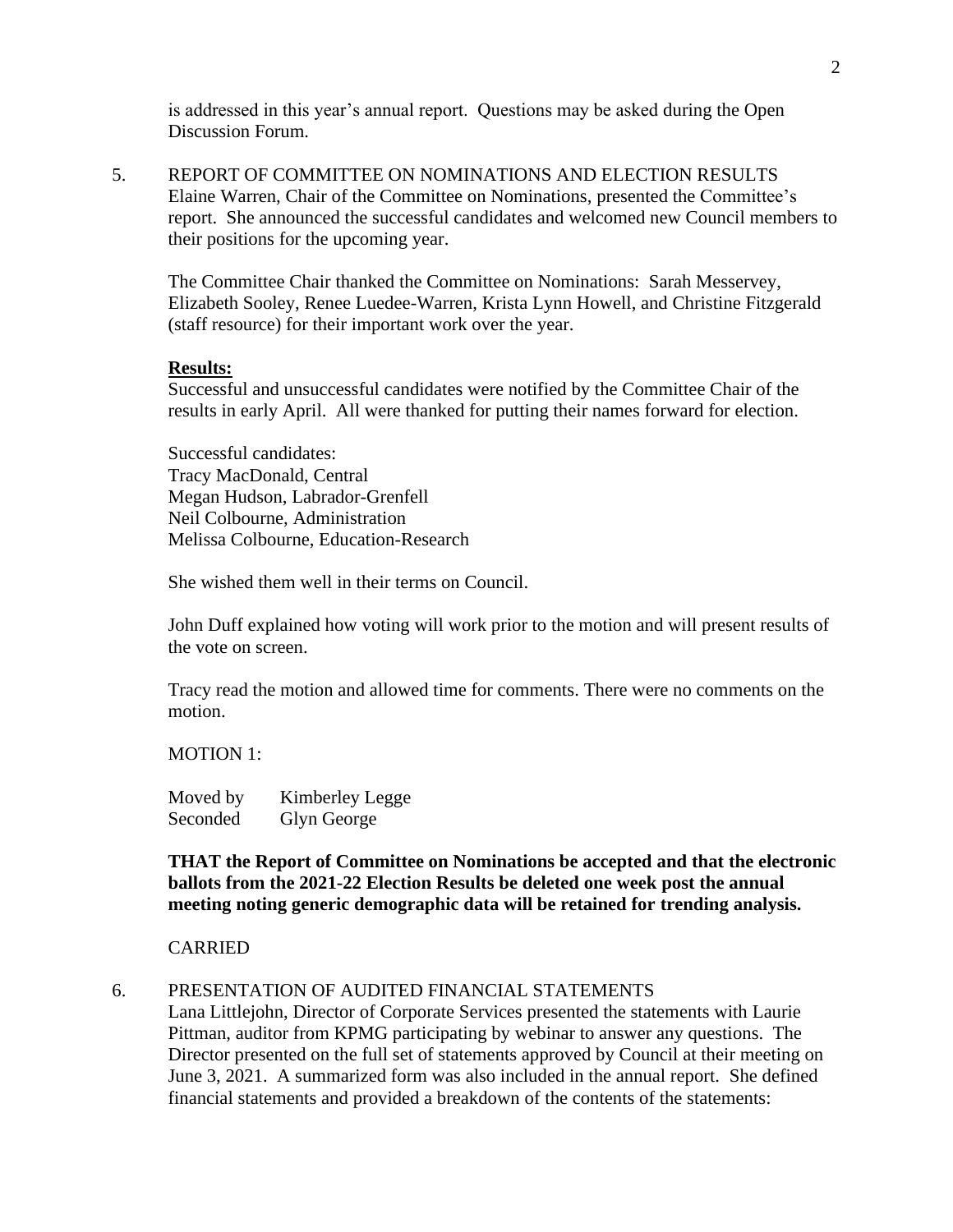auditors report, financials, and notes to financial statements. Ms. Littlejohn indicated that KPMG reported a clean audit and all financial requirements and required regulatory responsibilities of the College were met.

She noted that the cash at year end March 31 is high due to timing of registration while deferred revenue saw an increase due to increase in the number of members who renewed a license. No cash shortfall was experienced, and any excess cash was put into reserves as per Council policy. The Director referenced the notes included with the statement that provide further clarification and a more comprehensive assessment of the College's financial condition. She highlighted a note for subsequent events related to the pandemic effect as well as a new note included this year related to the flood that occurred at the CRNNL office and its related costs experienced by the College in July 2020.

In summary, the College received a clean audit report and were able to complete our mandate as a regulatory body and will continue to build reserves for Council directed funds (eg. future building and PCR). Any questions will be answered during the Open Discussion Forum.

## 7. APPROVAL OF AUDITORS FOR 2022-2024

John Duff repeated the process for voting on a motion. The Chair read the motion and allowed time for discussion on the motion.

MOTION 2:

Moved by Patricia Rodgers Seconded by Kelly Barron

## **To reappoint KPMG as CRNNL's auditor for the fiscal year ends 2022 up to and including 2024.**

### CARRIED

### 8. ANNUAL REPORT

The Executive Director thanked everybody who joined the meeting. She reported, using examples throughout the annual report, on progress towards the overall Strategic Outcomes of Council and related projects and initiatives. She highlighted some of the key achievements of the College for the past year and ongoing initiatives under the framework of Public Confidence in Self-Regulation, Accountable Professionals, and Evolution of the Profession.

She reported on the College's activities during the pandemic in order to support the healthcare system for example emergency licenses, practice responses, communications on vaccinations, and involvement with numerous stakeholders.

The Executive Director expressed her appreciation for all facets of the organization including the dedicated and dependable Council and the staff at the College. She thanked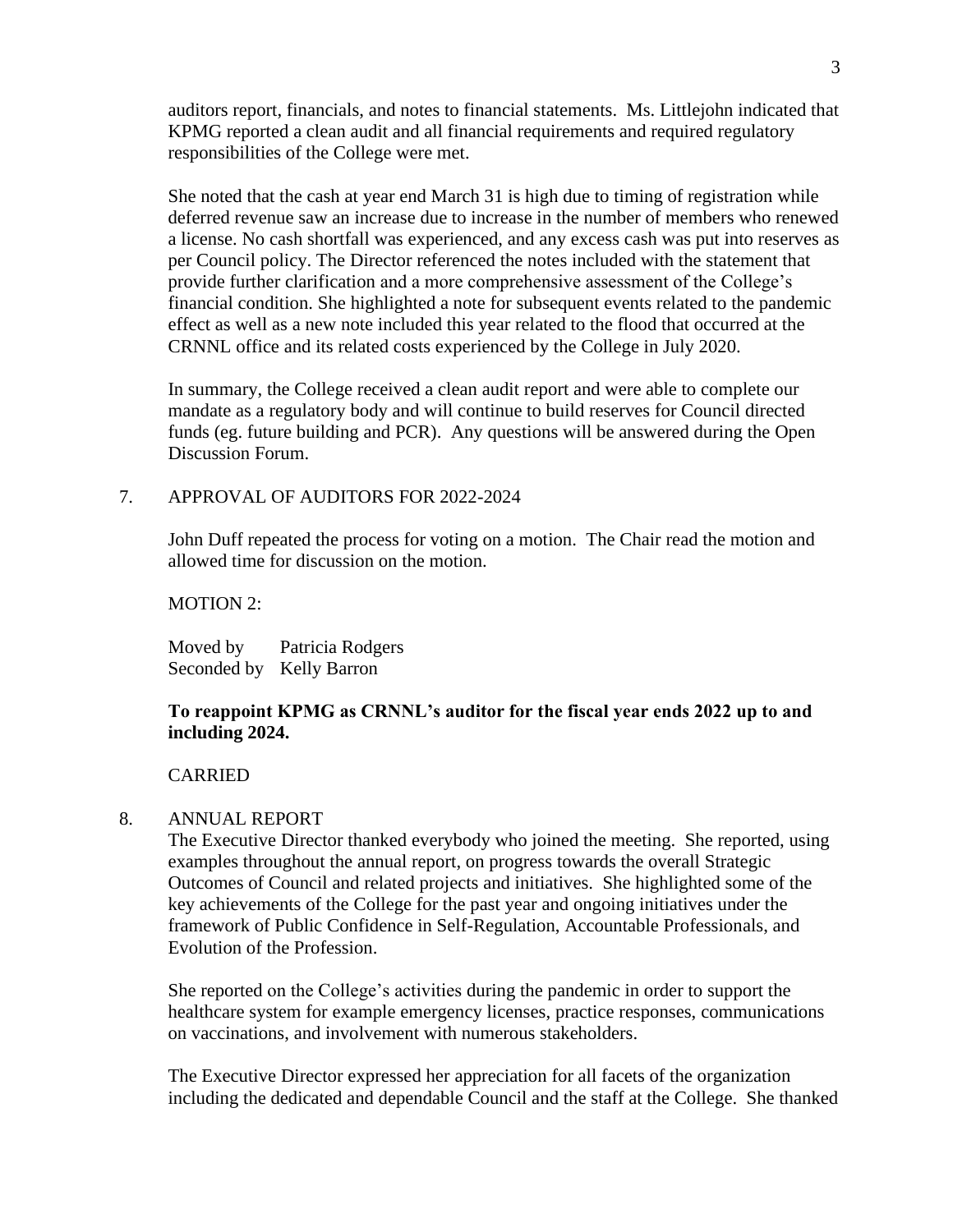everybody on the front line and all nurses who played a major role in keeping the people of our province safe. The gratitude expressed by the entire province cannot be underscored. She expressed her confidence that standards were met and in instances surpassed. The nursing profession was a key player in the provincial response. On behalf of the College, she thanked everyone.

### 9. CHAIR'S REMARKS

The Chair reported that work continued during this past year; everybody rose to the challenge and, while exhausting, there is much to be proud of as we start to look forward with hope in the future.

Governance highlights reported by the Chair for the past year included the virtual annual meeting, the election of a new Chair and Vice-Chair with history made by having a public representative for vice-chair, and virtual Council meetings held in June 2020, October 2020, and March 2021. High points from each of the meetings were shared.

She described her role as Chair of the College Council as a privilege and spoke of the changes that we have embraced as we witness the ongoing transformation of our regulatory role and as the role of RNs evolves.

The Chair thanked all in attendance ensuring a strong organizational future with dedicated Council and staff.

### 10. OPEN DISCUSSION FORUM

Members were asked to limit their comments in order to accommodate as many participant questions as possible. Any second or follow up questions will be addressed after other members who are in the queue have had an opportunity to speak.

John Duff advised that council members can unmute to speak. Others on the line are invited to type in the chat or raise their hand to be unmuted for the purpose of asking a question. Phones will be opened periodically.

The following topics were explored in the Open Forum:

### - **Reason for discontinuing the practice of submitting motions at AGMs.**

The Chair responded to say we are at a pivotal time in shifting away from Association roles and consequently, restructuring our governance processes. The ED followed to affirm that resolutions and motions was an Association feature and is not required by the RN Act. The Open Discussion Forum would serve the same purpose for tonight. Further we are saying that input does not only have to occur during an Annual Meeting. The goal is to open up discussion and engage with members and stakeholders throughout the year. This change also addresses feedback we heard that formal resolutions could be intimidating and thus limited in usership. Also noted was the fact that no resolutions or motions have been submitted to the last few annual meetings.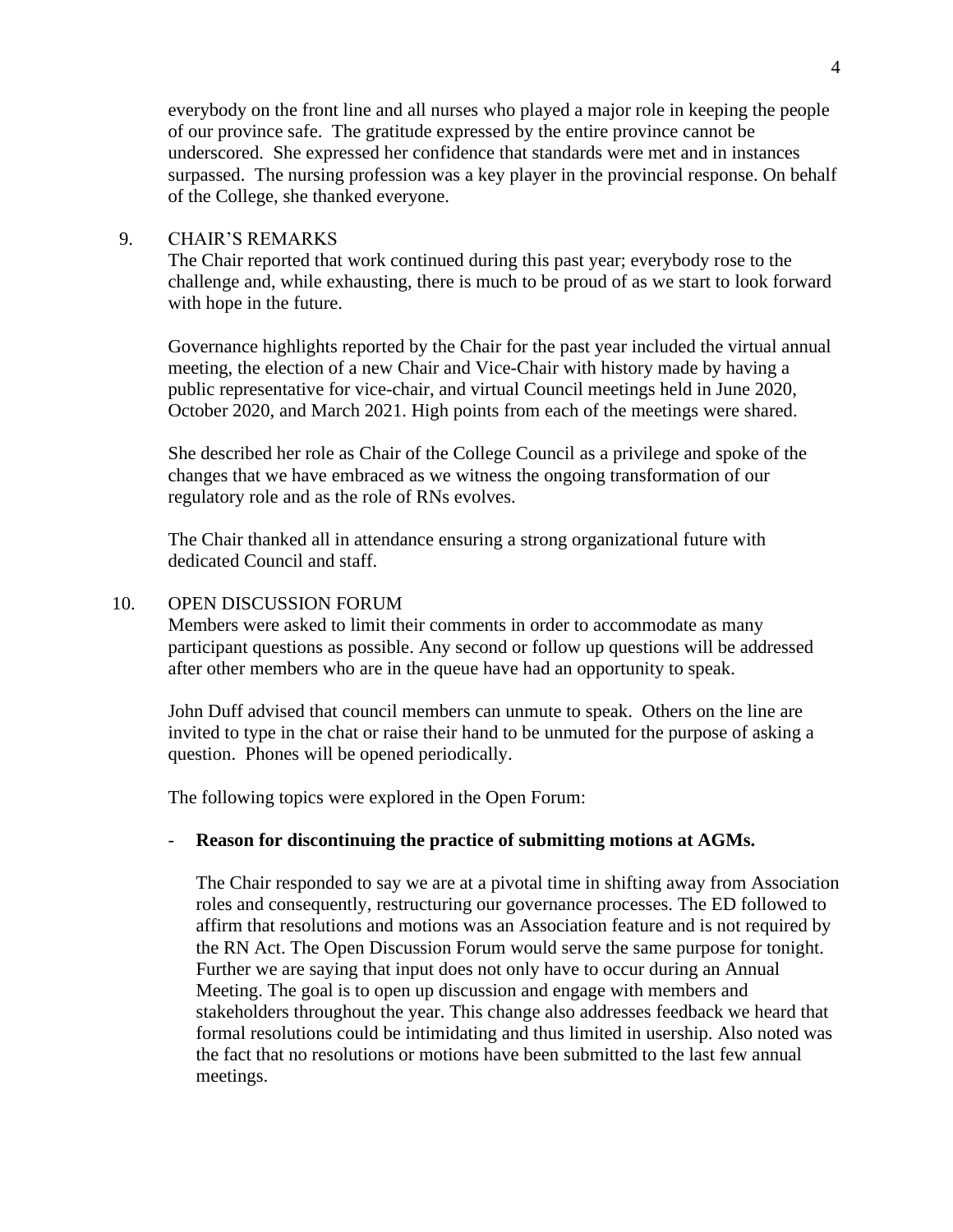## - **Comment on the proposal changes in the new CCP program coming this Fall or is it a work in progress?**

The ED advised that Council approved the process for the new program. The new approach developed from an extensive evaluation and audit of the current program, which has been in place for a number of years. Feedback showed that the program was cumbersome, and forms could be more user-friendly. College staff worked to streamline the process to support a clear and easy to use learner format. The new program will be structured differently. We are hoping to launch it with the new website where CCP information can be uploaded validating that on-the-spot learning is truly reflective of the intent of continuing competency. The ED reported that information on the new program will be included on the College's website. Nursing consultants for policy and practice are available to provide further information.

## - **Recognizing CRNNL is no longer an association is it time to have an external auditor separate the Association assets from the College assets?**

The Director of Corporate Services advised that in accordance with Bill 57 the Association of Registered Nurses of NL (ARNNL) continues under the new College of Registered Nurses of NL (CRNNL) name and therefore the Association's assets and debts move to the College, it is the same organization. In the follow up to this reply, a member asked why did other regulatory bodies separate their funds when they stopped association roles? The ED recognized the question noting the value of having a public dialogue on the matters. She reported that those regulatory bodies were contacted by the College and the respective EDs confirmed that in cases where monies moved it was through various mechanisms such as grants and loans, not a separation of assets. There was recognition that in those jurisdictions there was a formally established new association to conduct some of the old association functions which is currently not the case in NL.

The ED informed the membership that CNA's AGM is taking place on Thursday and will include a vote to change the membership structure from a jurisdictional membership to an individual membership. Formation of an Atlantic association is under discussion by select individuals who have expressed interest.

Further follow up, a member asked if the association is continuing under the college name why are motions discontinued? The ED stated the key to understand the changes is our mandate. The College's role is to license, discipline, and set competencies and standards. Some of the programs and services may have changed over time and more will change in the future. We are all learning as we transition. The Chair welcomed conversations going forward stating the College needs to be true to our mandate as described in the legislation.

#### - **Public safety: nursing shortages and crisis.**

A member, leader of the RNUNL, commented on current healthcare system challenges in relation of RN staffing issues and the potential impact to public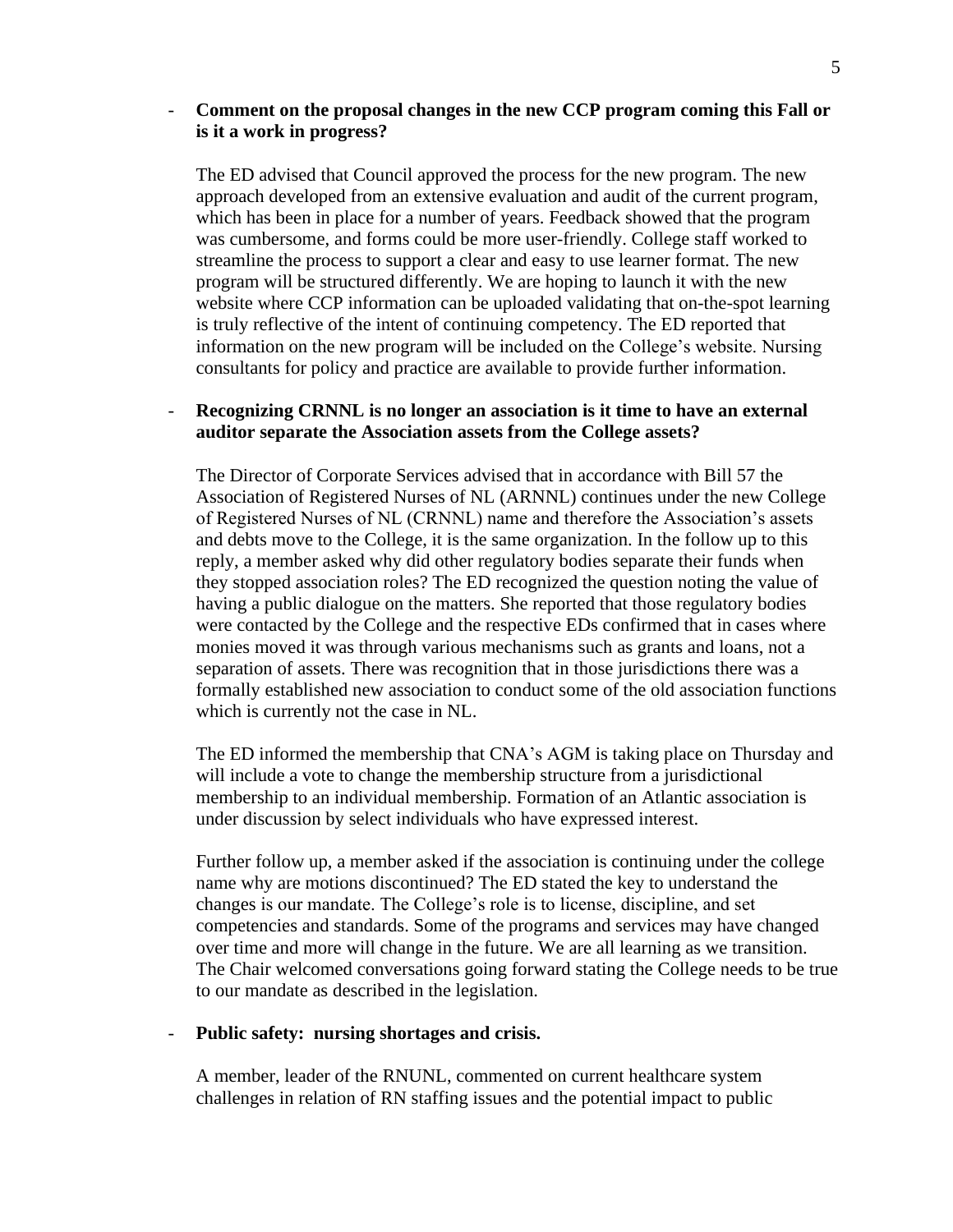healthcare. The member asked if there is a plan for CRNNL to speak out on this issue. The ED reported that CRNNL are following what is said in the media on healthcare, however, specific data is not known to us at this time. Employment is not the mandate of CRNNL. The College can contribute information on the supply of nurses. We do not sit at tables that discuss vacancies. However, would look forward to being involved in provincial Health Human Resources planning and will provide nursing licensure numbers to anybody requesting it. The Chair, as an RN employed in the healthcare system, commended the RNUNL on the marketing campaign as it speaks to what they see happening on the ground. To extend on the ED's comments, the College contribution regarding data is significant, and that has been used to inform public policy.

### - **Education sessions on changes as a College**?

A member commented on the benefits of having sessions offered to educate the members on the changes that came with changing form an Association to a College. The ED was in full agreement stating there have been several communications on the matter, but not a one-time sit-down focused discussion.

# - **Why all voting delegates for the CNA annual meeting will be held by CRNNL this year as opposed to an invitation to members to be a voting delegate as in previous years?**

The ED explained processes for CRNNL's current entitlement to hold ten votes at CNA and how a call is usually open for a maximum of six to seven external voting delegates for the years when we are physically at CNA for the convention. Given this year's significant changes in their governance and membership model, that CNA have been doing outreach and presentations on, it was a decision of the Council to share all CRNNL's votes amongst the Chair, ED, and the College representative on CNA Board. It was deemed critical to ensure that voters were well informed on all the information that will be voted on.

With no more questions or comments from the members online, the Chair thanked everybody for their discussions and advised that deliberations on the topics raised will be ongoing by Council. If you have further questions, members were encouraged to reach out to the ED.

11. INTRODUCTION OF NEW COUNCIL (2021-2022) Tracy MacDonald, Chair & Central Region Councilor Glyn George, Vice-Chair & Public Representative Stephen Clark, Public Representative Louise Pinsent Parsons, Public Representative Kimberley Legge, Councilor at Large Tonya Ryan, Councilor at Large Patricia Rodgers, Eastern Region Councilor Donna Luther, Western Region Councilor Megan Hudson, Labrador-Grenfell Council Krysta Simms, Practice Councilor